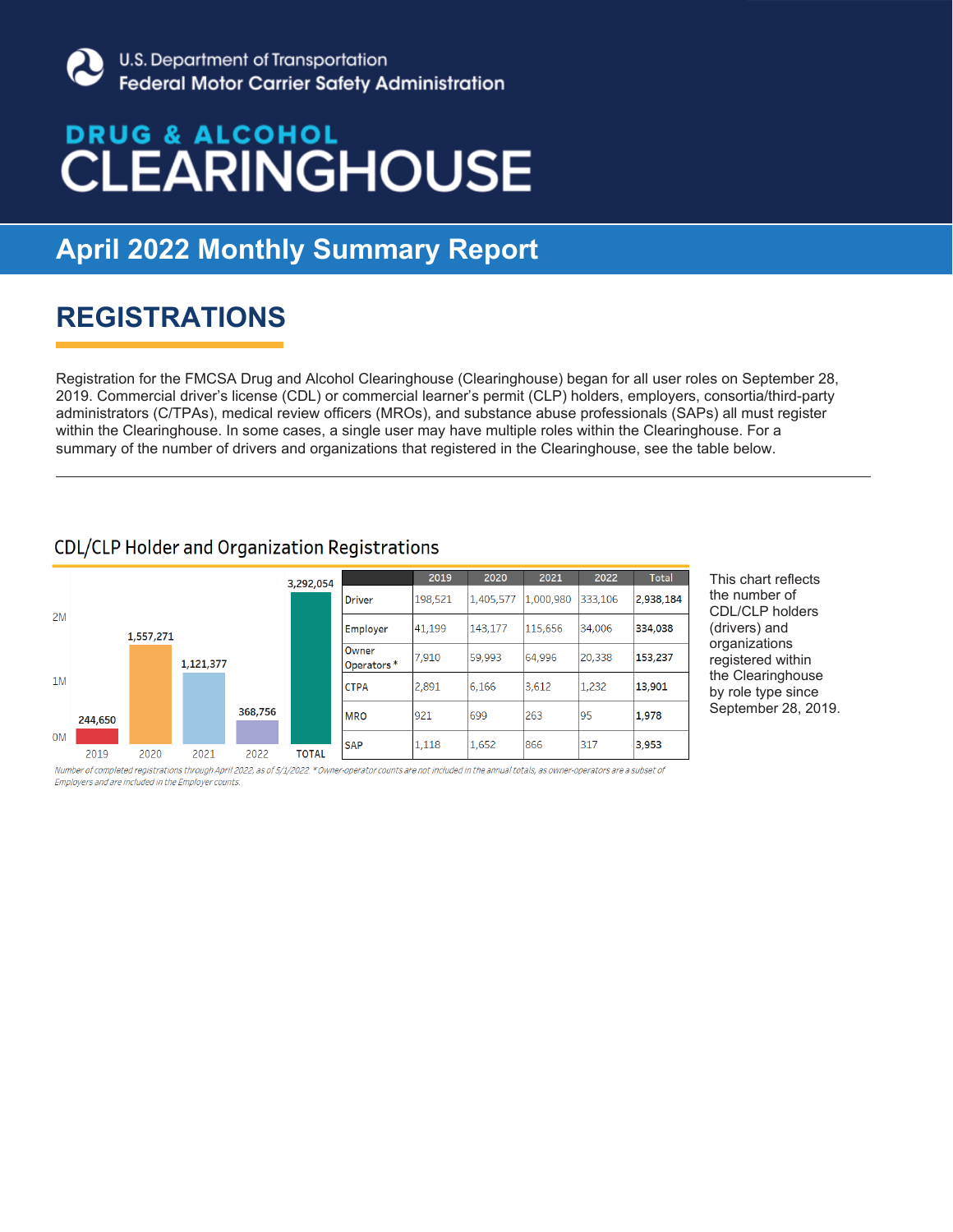

## **QUERIES**

Employers are required to conduct queries in the Clearinghouse when hiring a new CDL/CLP holder and annually for all CDL/CLP holders they currently employ.

### **Queries Conducted**



The graph illustrates the number of each type of query conducted by employers, or their designated C/TPA since January 6, 2020. The full query total includes limited queries that have been elevated to full.

Queries conducted through April 2022, as of 5/1/2022.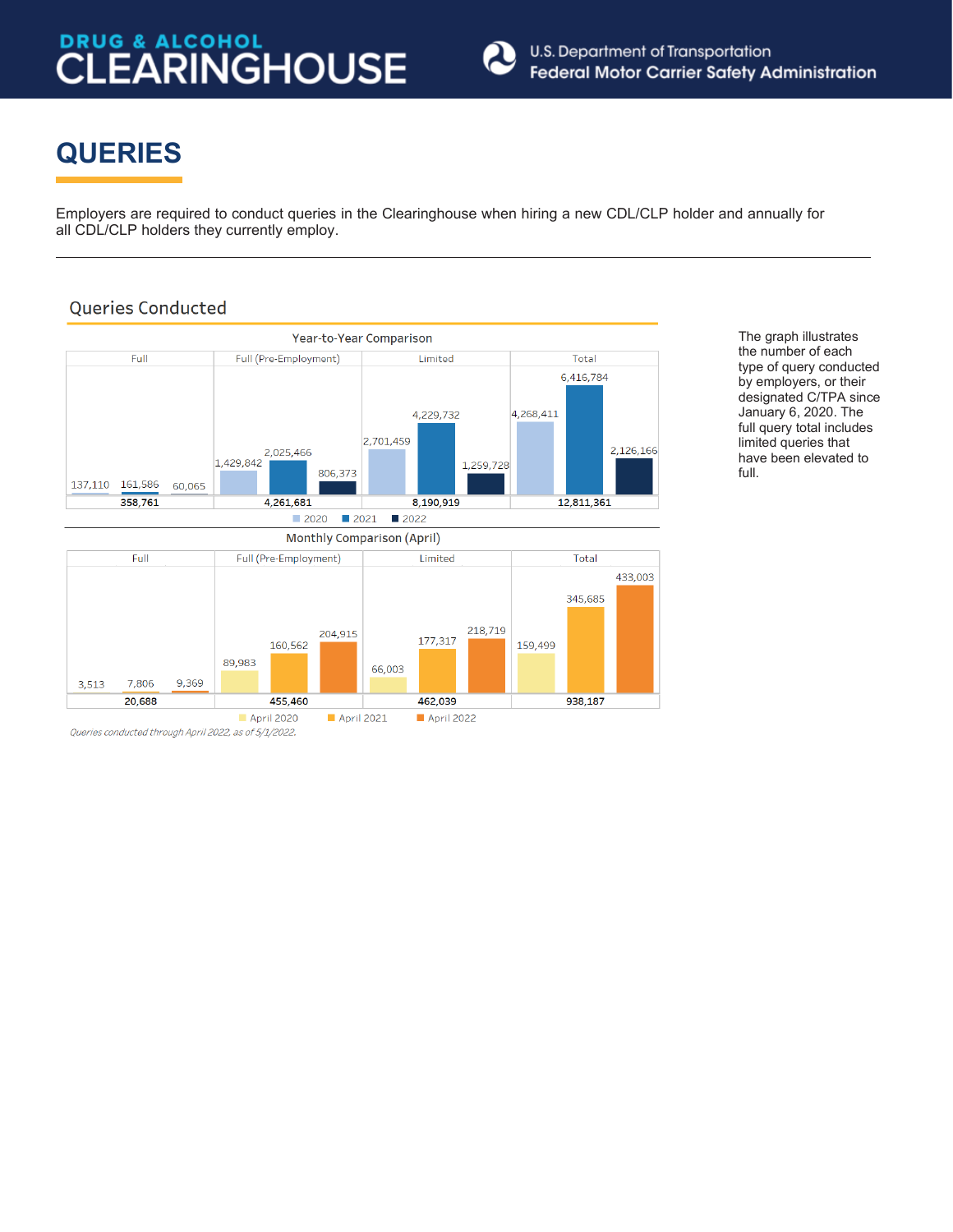

QUERIES REPORTED TO CLEARINGHOUSE CONTINUED

### Unique CDL/CLP Holders Queried



The graph illustrates the number of CDL/CLP holders whose information has been queried by employers (or their designated C/TPA) since January 6, 2020.

Unique drivers queried through April 2022, as of 5/1/2022.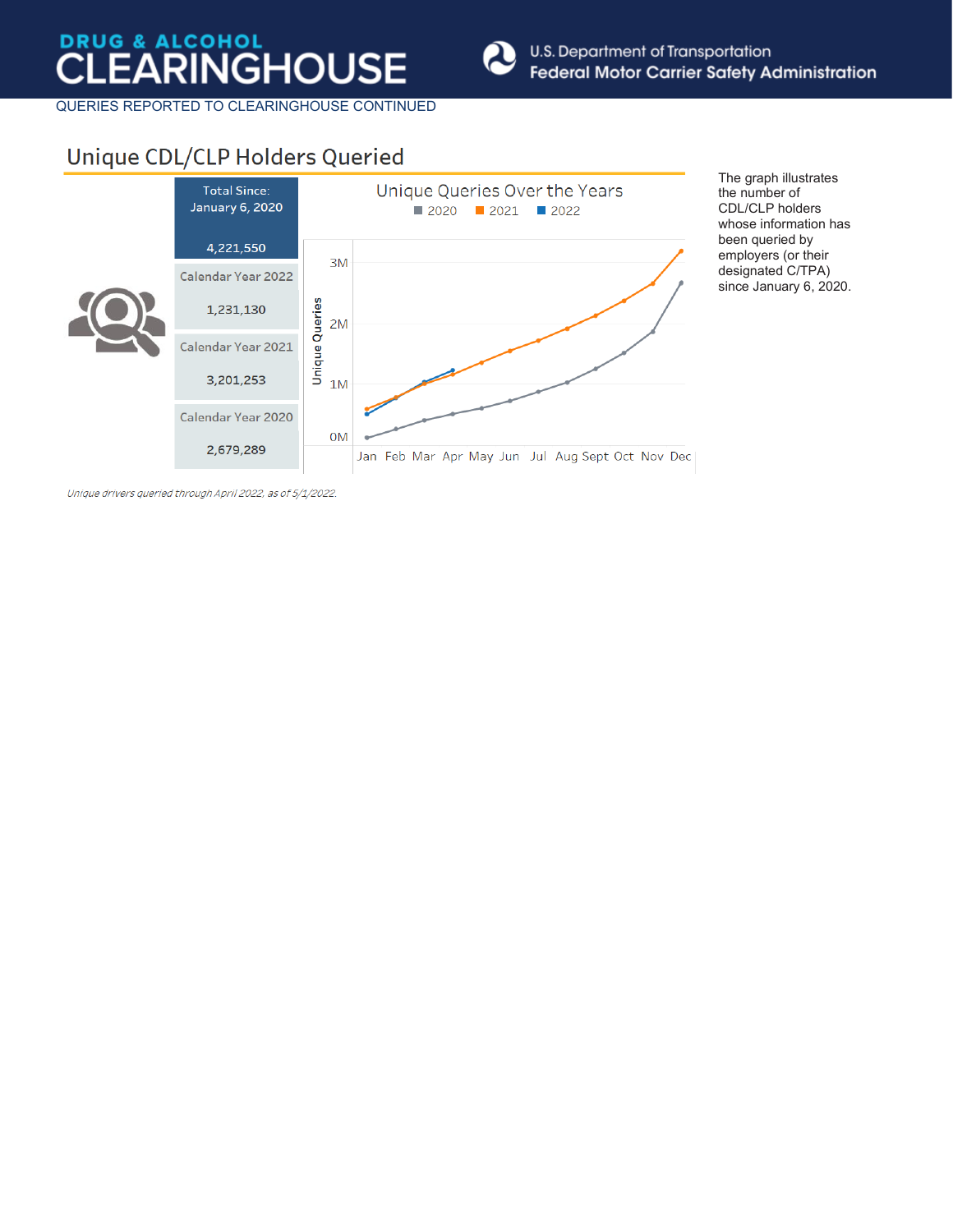

## **VIOLATIONS REPORTED TO CLEARINGHOUSE**

Employers or their designated C/TPA, and MROs are required to report violations of the drug and alcohol program.



The graph to the left illustrates the number of violations reported to the Clearinghouse since January 6, 2020.

Violations reported through April 2022, as of 5/1/2022.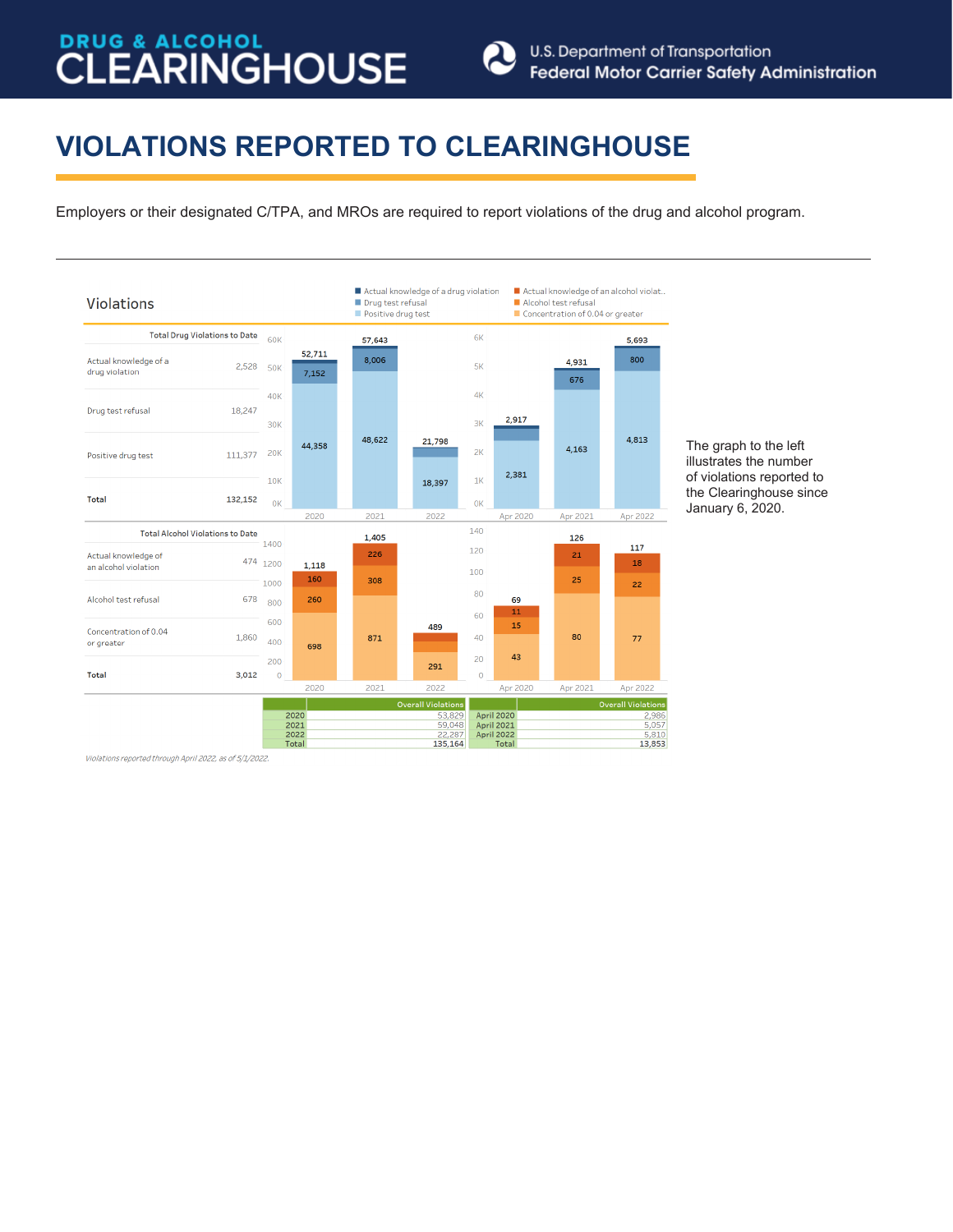

VIOLATIONS REPORTED TO CLEARINGHOUSE CONTINUED

### **Drug and Alcohol Test Results By Test Type**

Since January 6, 2020 there were 135,164 test results reported to the Clearinghouse with violations. The table below breaks out these test results by type of test, for controlled substance (drug) tests and alcohol tests. The left side depicts total test results with violations by year and the right side compares total test results with violations for the month of April across three years: 2020, 2021, and 2022.

### Total Test Results (Drug or Alcohol) by Test Type - Year and Month (April) Comparison 2020 53,829 **April 2020** 2,986  $2021$ 59,048 April 2021  $5,057$ 3000 2022  $QQQQ6$  $122.287$ April 2022  $5,810$ Drug Test Results (Positive or Refusal) by Test Type  $1.201$  $\overline{113}$ Actual Knowledge  $1,015$  $-92$ 312  $80$ 27,318  $\boxed{1,595}$ 13% 2.763 Pre-employment 88% 12% 32.329 87% 87%  $12,940$ 12% 3,409 19,486 889 Random 84% 16% 18.552 85% 15% 1,614 84% 6.147 1.591  $|2,099$  $\boxed{137}$ Post-accident  $|2.028$  $186$ 792  $\blacksquare$ 196 **Isa 1798**  $\overline{\mathbb{R}}$ 71 Reasonable suspicion 845 1288  $\overline{\phantom{a}}$  72 663 49 Return-to-duty  $|1,141$  $\frac{1}{93}$  $\overline{\phantom{1}}$ 119 502  $1,146$ 80 Follow-up  $1.733$  $\Box$ 112  $|817$  $\overline{\phantom{1}}$  226 Alcohol Test Results (Positive or Refusal) by Test Type 160 11 Actual Knowledge 226  $|21|$ 88 18  $\begin{array}{c} \n 33\n \end{array}$  $\mathbf{1}$ Pre-employment  $\blacksquare$ 83% 6 20 35% 26 71% 532 65% 76% Random 63 78% 611 23% 193 82% 77%  $149$ 63%  $\overline{97}$ 71% 7 70% 10 Post-accident 56%  $133$ 71% 7  $\overline{51}$ 82% 18%22 77% 23% 252 Reasonable suspicion 71%  $\overline{\phantom{1}}$  293 83%  $\blacksquare$ 18 62%  $\overline{29}$ 68%  $\overline{111}$  $10$ Return-to-duty  $\overline{\mathbb{1}}$ 12  $0<sub>2</sub>$  $|6$  $\overline{34}$  $\overline{2}$ Follow-up 74% 53 63%  $\overline{\phantom{a}}$  8  $\overline{1}$  20  $|4$ Test Results reported through April 2022, as of 5/1/2022.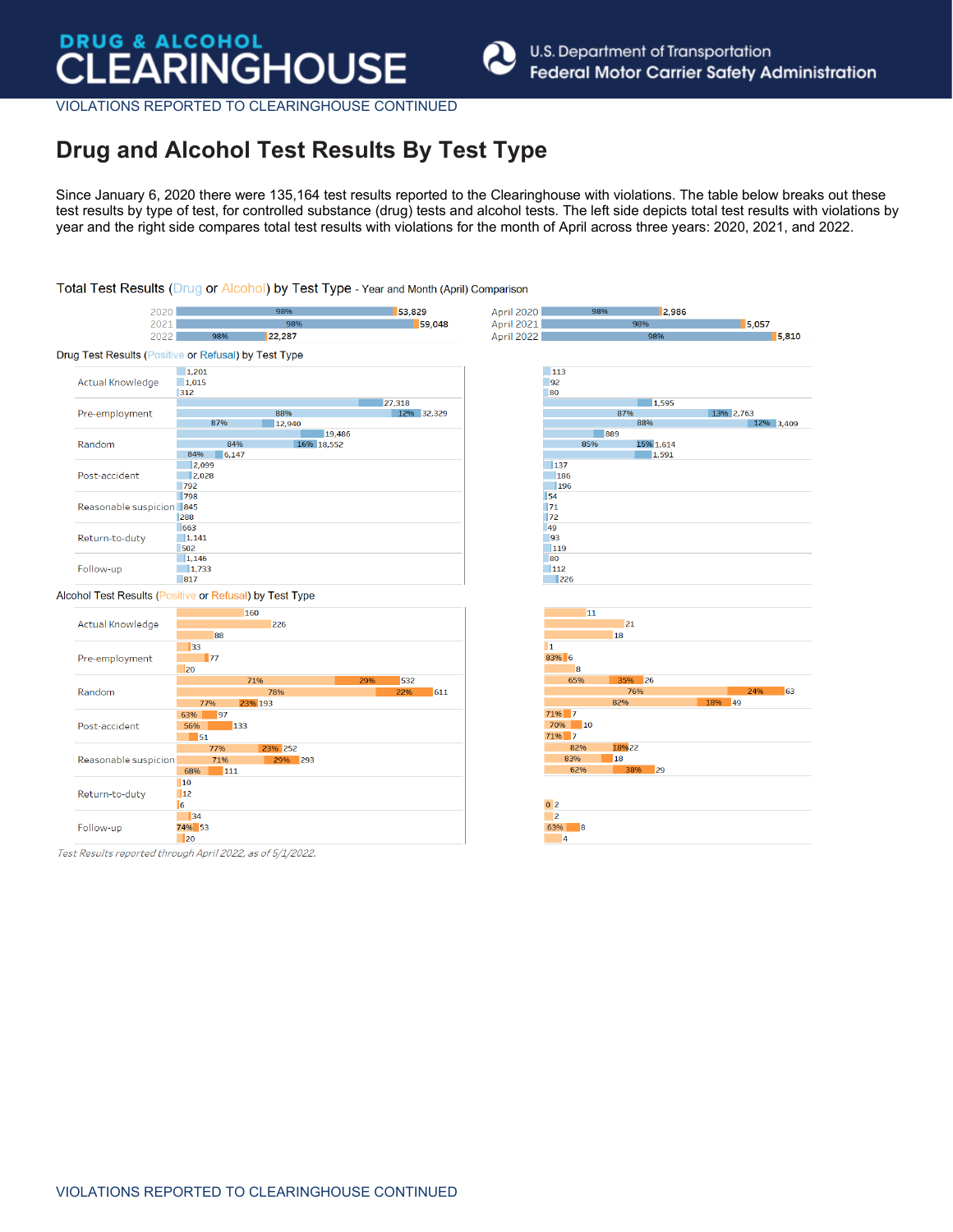

## Positive drug tests account for **82%** of the total violations reported.

See chart to the right for a breakdown of results reported to the Clearinghouse by year since January 6, 2020 of the number of times a driver tested positive for each substance.

The graph below shows total results reported to the Clearinghouse since January 6, 2020 of the number of times a driver tested positive for each substance.

Note: To date, there have been 5,726 reports of dilute specimens, with 935 occurring in 2022. Reports of dilute specimens must also indicate an identified substance; therefore, these dilute specimens are reflected in the total substance counts.

### **SUBSTANCES IDENTIFIED IN POSITIVE DRUG TESTS**

| <b>Substance</b>                              | 2020   | 2021   | 2022   | # Tests<br>Identified* |  |  |
|-----------------------------------------------|--------|--------|--------|------------------------|--|--|
| Marijuana Metabolite (Δ9-THCA)                | 29,511 | 31,085 | 13,530 | 74,126                 |  |  |
| Cocaine Metabolite (BZE)                      | 7,940  | 8,765  | 3,527  | 20,232                 |  |  |
| Methamphetamine (MET/MAMP)                    | 5,187  | 5,082  | 1,912  | 12,181                 |  |  |
| Amphetamine (AMP)                             | 4,953  | 4,904  | 1,874  | 11,731                 |  |  |
| Oxymorphone (OXYM)                            | 1,372  | 1,276  | 482    | 3,130                  |  |  |
| Oxycodone (OXYC)                              | 1,106  | 1,049  | 380    | 2,535                  |  |  |
| Hydrocodone (HYC)                             | 1,082  | 1,048  | 362    | 2,492                  |  |  |
| Hydromorphone (HYM)                           | 1,000  | 930    | 317    | 2,247                  |  |  |
| Morphine (MOP)                                | 443    | 353    | 130    | 926                    |  |  |
| Codeine (COD)                                 | 386    | 329    | 149    | 864                    |  |  |
| 6-Acetylmorphine (6-AM)                       | 302    | 191    | 64     | 557                    |  |  |
| Phencyclidine (PCP)                           | 137    | 118    | 48     | 303                    |  |  |
| Ecstasy (MDMA)                                | 65     | 60     | 15     | 140                    |  |  |
| Methylenedioxyamphetamine<br>(MDA)            | 30     | 33     | 9      | 72                     |  |  |
| <b>All substances</b>                         | 53,514 | 55,223 | 22,799 | 131,536                |  |  |
| (Reported through April 2022, as of 5/1/2022) |        |        |        |                        |  |  |

*\*Total since January 6, 2020*

*Note: More than one substance can appear in a positive drug test* 



*Positive drug tests reported through April 2022, as of 5/1/22*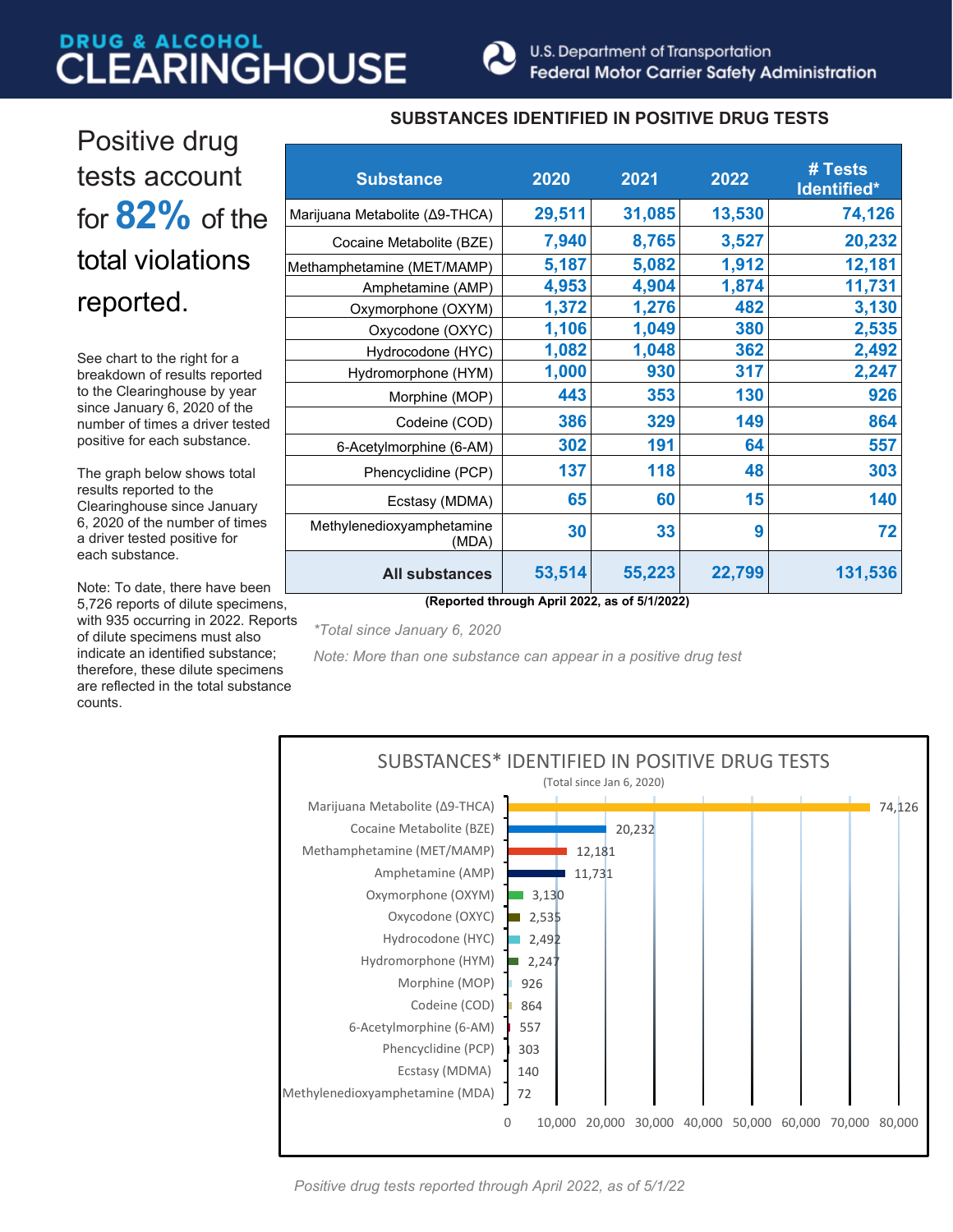

## **RETURN-TO-DUTY PROCESSES**

If a CDL/CLP holder has a drug and alcohol program violation recorded in the Clearinghouse, the CDL/CLP holder must be removed from safety-sensitive functions, including operating a commercial motor vehicle, until the return-toduty (RTD) process is completed. Select milestones of a driver's RTD process are recorded in the Clearinghouse. The table below provides a snapshot of the number of drivers in the RTD process with their status in the Clearinghouse as of May 1, 2022.

### **CDL/CLP Holders in the Return-to-Duty (RTD) Process as of May 1, 2022**

| # DRIVERS |
|-----------|
| 124,154   |
| 92,779    |
| 69,754    |
| 828       |
| 2,500     |
| 535       |
| 4,484     |
| 14,678    |
| 31,375    |
| 27,821    |
| 3,554     |
|           |

\* *A driver is no longer prohibited from performing safety-sensitive functions once they have a negative RTD test result.*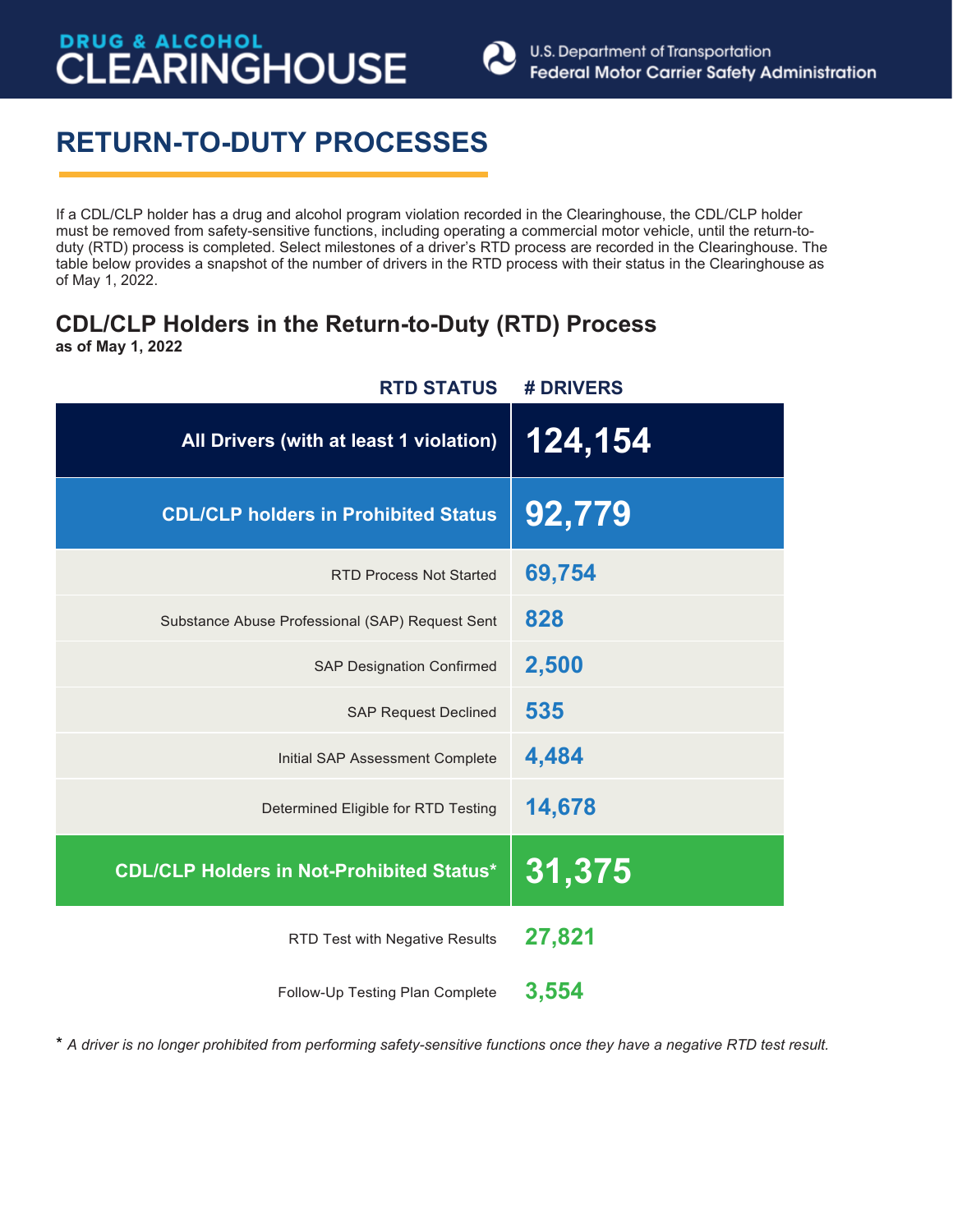

## **INFORMATION BY LOCATION**

The following tables provide breakdowns of violations based on the jurisdiction that issued the driver's CDL/CLP and the number of registered employers by their domicile.

### Violations Reported, by Location of CDL/CLP Issuance

| <b>U.S.</b>             | TX                  |                                                                                   | 12,766                 |
|-------------------------|---------------------|-----------------------------------------------------------------------------------|------------------------|
|                         | CA                  |                                                                                   | 9,516                  |
|                         | FL.                 |                                                                                   | 7,450                  |
|                         | GA                  | 6,510                                                                             |                        |
|                         | IL.                 | 5,562                                                                             |                        |
|                         | <b>NC</b>           | 4,707                                                                             |                        |
|                         | <b>NY</b>           | 4,367                                                                             |                        |
|                         | OH                  | 4,039                                                                             |                        |
|                         | PA                  | 3,959                                                                             |                        |
|                         | MI                  | 3,720                                                                             |                        |
|                         | <b>TN</b>           | 3,130                                                                             |                        |
|                         | MO                  | 3,107                                                                             |                        |
|                         | <b>AL</b>           | 2,994                                                                             |                        |
|                         | LA                  | 2,918                                                                             |                        |
|                         | IN                  | 2,479                                                                             |                        |
|                         |                     |                                                                                   | Fourth (Top) Quarter   |
|                         | <b>MS</b>           | 2,458                                                                             | Third Quarter          |
|                         | <b>NJ</b>           | 2,421                                                                             | Second Quarter         |
|                         | <b>VA</b>           | 2,366                                                                             | First (Bottom) Quarter |
|                         | ОK                  | 2,264                                                                             | Non-U.S.               |
|                         | AZ                  | 2,246                                                                             |                        |
|                         | $\mathsf{co}$       | 2,199                                                                             |                        |
|                         | <b>MD</b>           | 2,142                                                                             |                        |
|                         | WI                  | 2,117                                                                             |                        |
|                         | SC                  | 2,088                                                                             |                        |
|                         | <b>WA</b>           | 1,963                                                                             |                        |
|                         | MN                  | 1,711                                                                             |                        |
|                         | <b>AR</b>           | 1,672                                                                             |                        |
|                         | КY                  | 1,599                                                                             |                        |
|                         | <b>MA</b>           | 1,519                                                                             |                        |
|                         | ΙA                  | 1,386                                                                             |                        |
|                         | <b>NV</b>           | 1,350                                                                             |                        |
|                         | OR                  | 1,296                                                                             |                        |
|                         | <b>CT</b>           | 1,254                                                                             |                        |
|                         | KS                  | 1,197                                                                             |                        |
|                         | UT                  | 1,112                                                                             |                        |
|                         | <b>NE</b>           | 884                                                                               |                        |
|                         | <b>NM</b>           | 788                                                                               |                        |
|                         | ID                  | 784                                                                               |                        |
|                         | <b>ME</b>           | 547                                                                               |                        |
|                         | DE                  | 515                                                                               |                        |
|                         | <b>WV</b>           | 507                                                                               |                        |
|                         | МT                  | 422                                                                               |                        |
|                         | <b>ND</b>           | 405                                                                               |                        |
|                         | NH                  | 382                                                                               |                        |
|                         | SD 332              |                                                                                   |                        |
|                         | <b>WY</b> 315       |                                                                                   |                        |
|                         | <b>RI</b> 284       |                                                                                   |                        |
|                         | AK 278              |                                                                                   |                        |
|                         | HI 226              |                                                                                   |                        |
|                         | VT 192              |                                                                                   |                        |
|                         | DC 149              |                                                                                   |                        |
| <b>U.S. Territories</b> | U.S. Territories 62 |                                                                                   |                        |
| Canada                  | <b>CN</b>           | 2,324                                                                             |                        |
| <b>Mexico</b>           | <b>MX</b>           | 1,173                                                                             |                        |
|                         |                     | Violations (by location) reported or modified through April 2022, as of 5/1/2022. |                        |